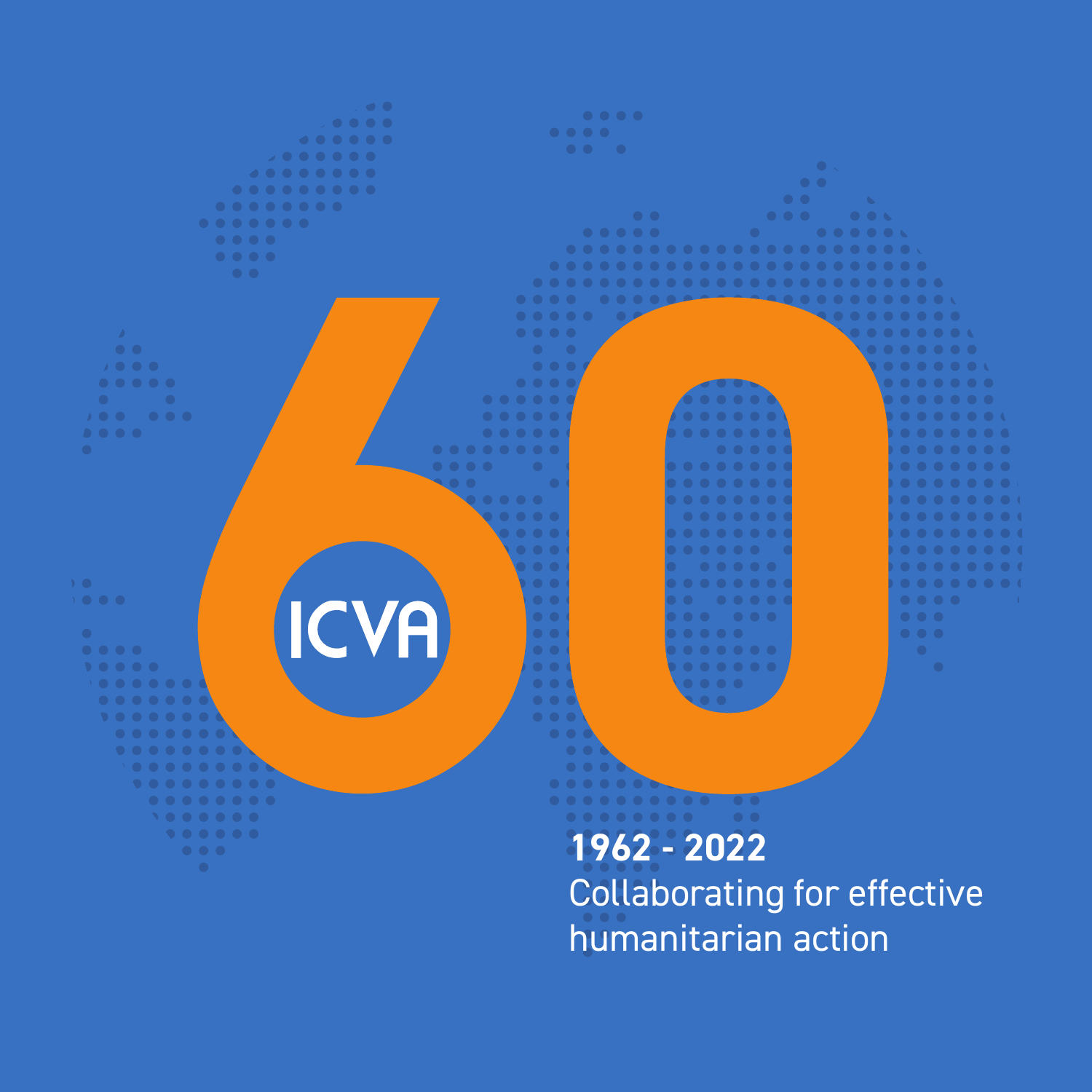### **ICVA's Vision**

The vision of the International Council of Voluntary Agencies (ICVA) is a world in which crisis-affected populations are effectively protected, assisted, and enabled to rebuild their lives and livelihoods with dignity.

#### **ICVA's Mission**

ICVA is a global network of non-governmental organizations whose mission is to make humanitarian action more principled and effective by working collectively and independently to influence policy and practice.

### **Foreword**

#### **Celebrating a legacy of impact.**

The International Council of Voluntary Agencies (ICVA) turned 60 in March 2022. It was founded in 1962 through a merger of three organizations working tirelessly for refugees and on migration issues. Since then, building cooperation on these issues has been at the heart of ICVA's work and will continue to be in the future.

Beginning with 60 members, ICVA was one of the first mechanisms for international non-governmental organization (NGO) cooperation. In the ensuing decades, it has expanded its focus to include protection, security, information sharing, UN and humanitarian reform, accountability, protection against sexual exploitation and abuse, complaints and investigation, humanitarian financing and capacity strengthening. It has grown into a diverse network of 140 NGOs, with an outreach of 8,000, operating in 160 countries at global, regional, national and local levels.

#### **Forging a collaborative future for effective humanitarian action.**

Throughout our 60<sup>th</sup> anniversary commemoration, we will highlight examples of ICVA's impact over the past six decades and thank the members, donors and staff who make our work possible. The next step in our evolution begins in 2022 with the ICVA 2030 strategy – which will root us more deeply in our vision and mission.

As we celebrate our legacy of impact, we will continue to examine the critical challenges of the future and redouble our commitment to making humanitarian action more principled and effective. ICVA will forever seek to promote and advocate for human rights and a humanitarian perspective in national, regional and global debates and responses. Our success will be defined by the degree to which we can grow together as a network, deliver an impact for people in crisis, and remain relevant and principled.

All of this is so much more than the sum of its parts.

Chair of ICVA Board Chair of ICVA at 60 Steering Committee

### **60 years of advocating as a collective NGO body to improve the quality and effectiveness of humanitarian response!**

We were established in 1962 as the successor organization of the Conference on Non-Governmental Organizations interested in Migration, the Standing Conference for Voluntary Agencies Working for Refugees, and the International Committee for World Refugee Year.

ICVA is constituted today of 140 NGOs, with an outreach to 8,000 NGOs, operating in 160 countries with an estimated income of over USD 20 billion.

A lot has changed in 60 years.

The scale and complexity of the humanitarian work is very different to the 60s. Globally, humanitarian crises – such as armed conflict, forced displacement, natural disasters and major disease

outbreaks – affect more people today than at any point in recorded history. These crises have immense acute and long-term impacts on hundreds of millions of people, predominantly in low and middle-income countries.

The results over the decades achieved by staff of NGO and of other national and international organizations are a credit to the determination and capability of the humanitarian system and to those who support it.

However, the effects of the climate change and the response to the current pandemic have highlighted the fundamental cracks in the global system. It has brought inequality within and between countries into sharp relief, and severely tested our resilience as individuals, nations and as an international community.

The ICVA Strategy 2022 - 2030 (ICVA 2030), is the next step in our evolution as an NGO community, rooting us more deeply in our vision and mission.

While retaining our rootedness in principled humanitarian action we must take full advantage of our collective diversity, the value we all bring, our proximity to people in crises and our collaborative advantage to increase our impact; and to confront and respond to the impact of climate change and take our responsibilities in mitigating the root causes.

For ICVA to grow and achieve its potential we need to evolve and transform our network to grow and deliver the full potential. More than an organizational shift, this transformation is about the position we want ICVA to occupy in the sector for greatest impact, affirming our collective values and being clear what this means in practice.

The ICVA@60 commemoration events are an opportunity to learn from the past and make sure the aspirations in our ICVA2030 are 'evolutionary' in so much that we will build upon some directions already started and are 'transformative' because the changes will result in an ICVA Secretariat and ICVA network that works and feels quite different to ICVA today.

Executive Director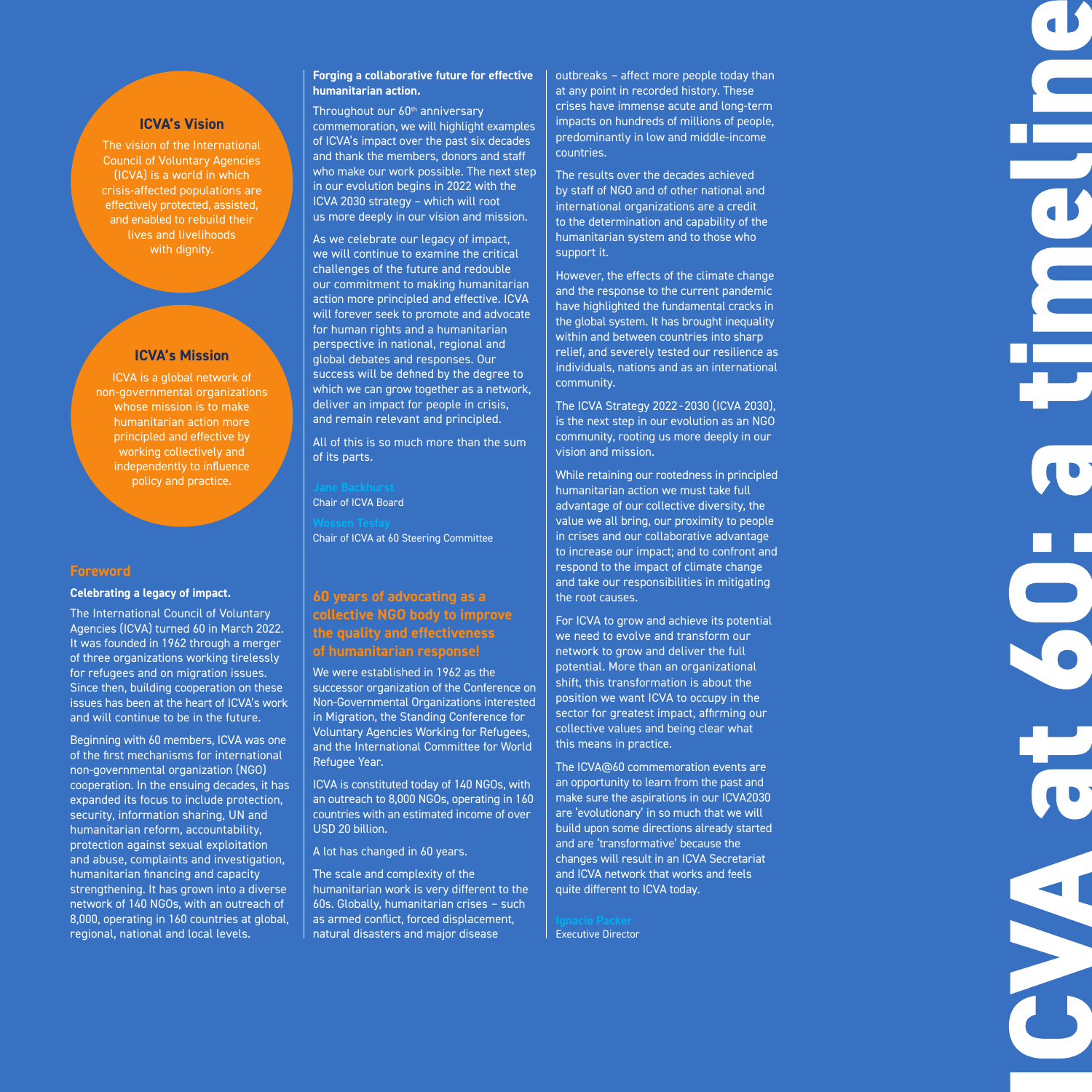# **The Beginning Density Change Service**

- **•** ICVA is founded through a merger of three organizations focusing on refugees and migration
- **•** UNHCR presents ICVA with the Nansen Refugee Award
- **•** Trusted partner of UNHCR

The International Council of Voluntary Agencies (ICVA) was formed in Geneva in March 1962 through the merger of the Conference on Non-Governmental Organizations interested in Migration, the Standing Conference for Voluntary Agencies Working for Refugees, and the International Committee for World Refugee Year. It began with 60 members as one of the first cooperation mechanisms for nongovernmental organizations (NGOs), and by the 1970s its membership had grown to 87.

ICVA's initial purpose was:

*"To build cooperation in refugee matters and extend this out to other areas. To open doors to work in all areas of voluntary agency activity that could benefit from a structured liaison, coordination information exchange and professional services."*

#### **Areas of focus**

ICVA was focused on both humanitarian assistance and development in the early days. As a coordinating body for NGOs, it quickly became a forum for discussion, advocacy and sharing experiences. It was also a valuable source of news and information for NGOs, governments and inter-governmental organizations.

#### **Key activities**

From the start, ICVA was a close and trusted partner of the United Nations High Commissioner for Refugees (UNHCR), which enabled NGOs to take an active role in the work of the United Nations (UN).

In 1963, UNHCR presented ICVA with the prestigious Nansen Refugee Award, which recognises outstanding dedication and commitment to supporting people who are refugees, displaced or stateless.

ICVA established three commissions, on refugees and migration, social and economic development, and emergency aid. It represented its members, speaking on their behalf at United Nations and other meetings. Its international profile was raised with the formation of the Steering Committee for Humanitarian Response (SCHR) in 1972.

During this early period, ICVA was actively involved in migration and population issues, disaster planning, conflict situations, the six-day Arab-Israeli war in 1967, and a drought in the Sahel region of Africa.

# **Growth and expansion**

**19**

**19**

**70**

**60**

- **•** Regional meetings take place in Central America, the Horn of Africa and Sudan
- **•** The Management for Development programme and the NGO Management Network are created
- **•** A resource centre opens and ICVA publishes guidelines, statements and ICVA News

#### **Overview**

. . . . . . . . . .

During the 1980s, ICVA grew in confidence, reach and membership. It elected a governing body of 20 members, who appointed an Executive Director. Two working groups emerged to address refugee and migration and development issues, and their sub-groups focused increasingly on Africa, Central America, China and the Middle East.

**19**

**80**

#### **Areas of focus**

ICVA continued to work in both the areas of humanitarian assistance and development during this period. The effect of the international debt crisis on people living in poverty came into sharp focus, and efforts were made to improve humanitarian responses to natural and man-made disasters.

#### **Key activities**

ICVA built and nurtured collaborative relationships between NGOs and inter-governmental organizations, including the Organization for Economic Cooperation and Development (OECD), the United Nations Development Programme (UNDP) and the World Food Programme (WFP).

In 1984, it delivered a series of management training workshops for senior NGO executives from regional and national coordinating bodies. This led to the creation of the Management for Development Programme – which helped NGOs improve their management practices – and the launch of the NGO Management Network.

By this stage, ICVA had become well established in its information-sharing role. It opened a resource centre and produced publications

and guidelines for NGOs. It published joint statements of collective views on matters such as refugees in Indochina, unaccompanied minors in southeast Asia, and the NGO approach to development. ICVA News was launched.

**DECADES** 

By the end of the 1980s, it was becoming increasingly clear that ICVA needed to become more inclusive of women and ethnic minority groups. It began to prioritise attracting members from less represented countries by promoting and establishing more regional and national NGO networks. ICVA organised the first meetings in Central America, the Horn of Africa and Sudan.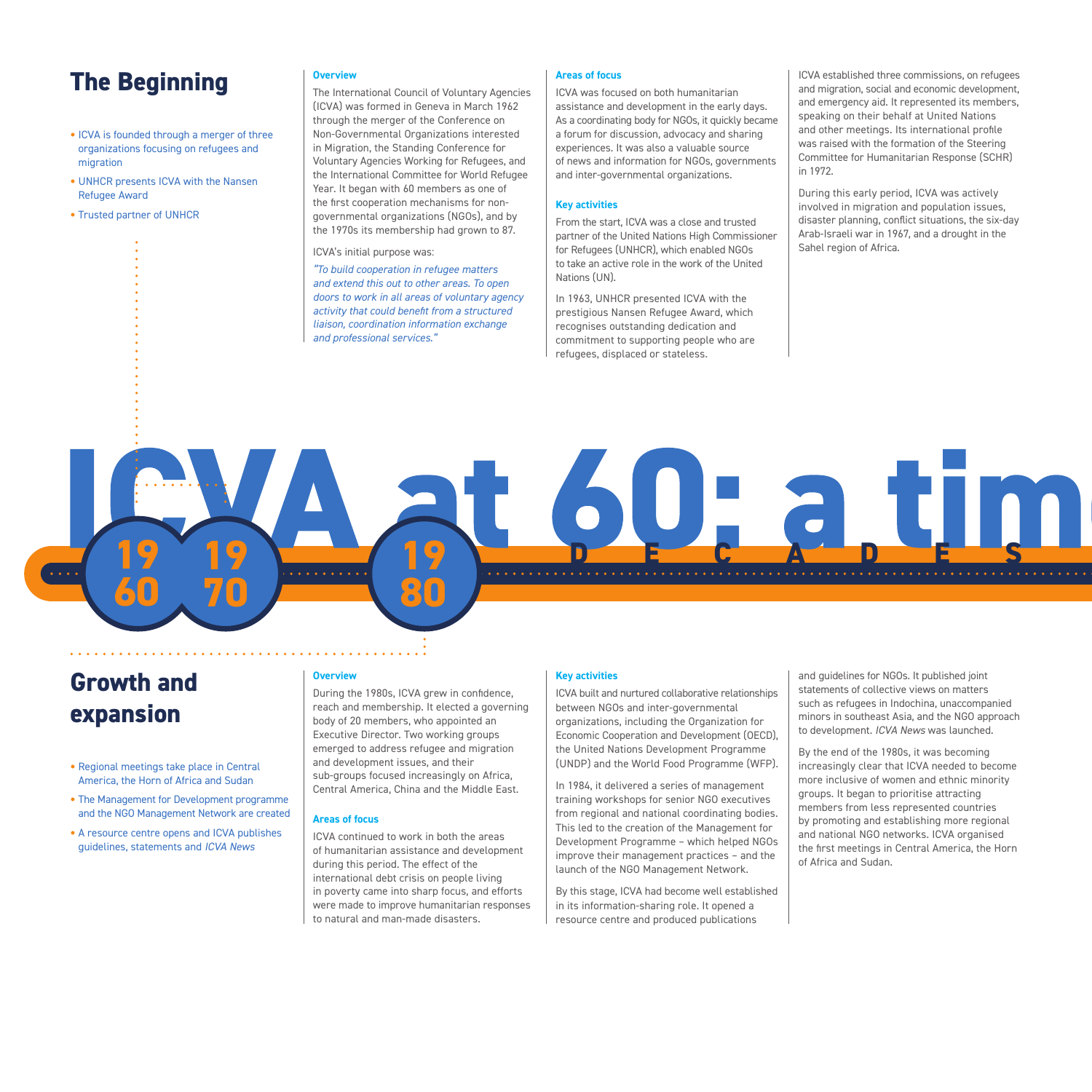### **Crisis and rebirth**  $\frac{1}{2}$  Overview

- **•** A Code of Conduct emerges concerning humanitarian aid in disaster situations
- **•** ICVA undertakes NGO coordination activities in Rwanda and the former Yugoslavia
- **•** The World Aid '96 exhibition ends in financial disaster, triggering a revaluation of ICVAs focus
- **•** ICVA reassesses its development and humanitarian focus
- **•** A streamlined ICVA emerges, refocusing on refugees and the humanitarian agenda

As the new decade dawned, ICVA was playing an important role in the NGO sector. It was recognised as a unique global forum for NGOs to discuss opinions, share strategies and information, coordinate actions and forge partnerships. It provided an essential interface with governmental and inter-governmental bodies, enabling NGOs to participate in UNHCR's Partnership in Action Programme (PARinAC). ICVA generated an income of \$1 million and its membership increased to almost 100 organizations.

However, the 1990s did not end well for ICVA. It was becoming increasingly difficult to simultaneously pursue the two often conflicting agendas: humanitarian response and assistance on the one hand and social and economic development on the other. Disagreements and tensions built between members. Some expressed the opinion that ICVA was no longer relevant as a humanitarian organization, while others suggested that it wasn't doing enough to progress the development agenda. To make matters worse, ICVA invested heavily in the financially disastrous World Aid '96 exhibition, incurring a CHF 350,000 loss. Recriminations flew from all directions. Some members left to join competing NGO networks and ICVA was on the verge of closure.

ICVA survived this crisis by reinventing itself for the 21<sup>st</sup> century as a streamlined, forwardthinking humanitarian organization. It dropped its development agenda and focused entirely on supporting refugees and displaced people. It restructured itself, reorganised the Secretariat, and put a financial rescue package in place. A new ICVA was born.

#### **Areas of focus**

During the 1990s, ICVA continued to support its members to provide humanitarian assistance to people affected by conflict and disaster. Until its rebirth at the end of the decade, ICVA was also promoting the development of economic, environmental, social and cultural sustainability.

There was collaboration on advocacy, constituency building, capacity building, and other external challenges, such as building relationships with governments.

#### **Key activities**

Through its unique relationship with UNHCR, ICVA and members advocate for better protection of the rights of refugees, stateless persons, and other persons of concerns at UNHCR meetings. It was also a vital liaison facilitator between NGOs and inter-governmental organizations, including the International Organization for Migration (IOM), the World Bank, the Economic and Social Council (ECOSOC) and several other UN agencies.

ICVA also participated in the Inter-Agency Standing Committee (IASC) from 1993 onwards.

During this decade, ICVA made efforts to address gender balance and equity in the representation

of women in committees and meetings. ICVA encouraged members elected to the Executive Committee (EXCOM) to be represented by women at least half of the time, and it established a standing committee on integrating women in decision-making.

Geographically, ICVA's attention was mainly on what was happening in Bosnia and other parts of the former Yugoslavia through offices in Belgrade, Sarajevo, Tuzla and Banja Luka. The humanitarian crisis in Rwanda was also a priority, and ICVA promoted and supported national and regional NGO networks in Africa, South Asia, Central America and Lebanon.

ICVA produced numerous publications, including a handbook for NGO cooperation at the field level. Its main journal ICVA News was renamed ICVA Forum – it later became On the Record and in 1999 Talk Back.

For the first time in 1996, the ICVA mission statement mentioned a Code of Conduct relating to humanitarian aid in disaster situations, the 1994 Code of Conduct for the International Red Cross and Red Crescent Movement and NGOs in disaster relief, designed to maintain the high standards of independence, effectiveness and impact.

In 1997 ICVA was part of the management committee to set up the Sphere Project in 1997, which defined a humanitarian charter and minimum standards of NGOs interventions in disaster response. And in 1999, the Reach out Refugee Protection Training project was initiated by NGOs and the Red Cross/Red Crescent Movement, to train humanitarian staff in the basics of refugee protection.

# **Humanitarianism and human rights**

**19**

**90**

- **•** ICVA increases it attention on protection, security and human rights
- **•** ICVA works to build an NGO community and increase interactions with the UN
- **•** 2005 sees multiple large scale crises: Hurricane Katrina, the Indian Ocean tsunami and Pakistan's earthquake
- **•** ICVA plays a major role in the selection of a new UNHCR High Commissioner
- **•** Principles of Partnership (PoP) forms the basis of inter-agency humanitarian work

#### **Overview**

**20**

**00**

ICVA arrived in the new millennium refreshed and with a clear purpose. Its 2003 mission statement focused on promoting and advocating for human rights and bringing a field-based humanitarian perspective into global debates and responses. There was no longer any reference to the development agenda.

**20**

**10**

#### **Areas of focus**

ICVA worked tirelessly to strengthen humanitarian principles and standards. It focused on protection, security and human rights, and the interface between NGOs and the military, all within the context of post 11 September 2011. Information-sharing, community-building and advocacy were core aspects of ICVA's work.

#### **Key activities**

ICVA supported humanitarian activities in many countries around the world, including Kosovo, Indonesia, Darfur, Uganda and Myanmar.

2005 was a year of catastrophic disasters. Hurricane Katrina, the Kashmir earthquake in Pakistan, and the tsunami in the Indian Ocean all highlighted the need for increased NGO capacity and improved coordination between the UN and other humanitarian organizations.

One of ICVA's objectives during this period was to strengthen the NGO community and encourage inter-agency collaboration that would improve the quality of NGO work. The ICVA Secretariat was instrumental in developing the Principles of Partnership (PoP) initiative, endorsed by the Global Humanitarian Platform (GHP) in 2007. Recognising that this represented an opportunity for NGO voices to be heard, ICVA produced a publication entitled Ten Practical Ways to Use the PoP and incorporated it into its new member application process.

ICVA persevered with its efforts to facilitate NGO access to UN agencies and other international organizations. In 2005, ICVA was given a role in the selection process of any new UNHCR

Commissioner. It also became involved on several levels in shaping humanitarian reform at the UN – including benchmarking, standards, financing, and the appointment of Humanitarian Coordinators.

ICVA was also active in a range of other notable areas. It formed a task force on protection from sexual exploitation and abuse in refugee camps and continued to develop its Code of Conduct for humanitarian workers. In partnership with the Norwegian Refugee Council (NRC), it created an NGO reference group. It hosted the Building Safer Organizations (BSO) initiative between 2004 and 2007 to support agencies implementing proper complaints and investigation procedures. It supported the 2004 revision of the Sphere Handbook with a greater emphasis on human rights. ICVA was part of the Saving Lives Together oversight committee, a framework for improving security arrangements for NGOs and the UN working in the field.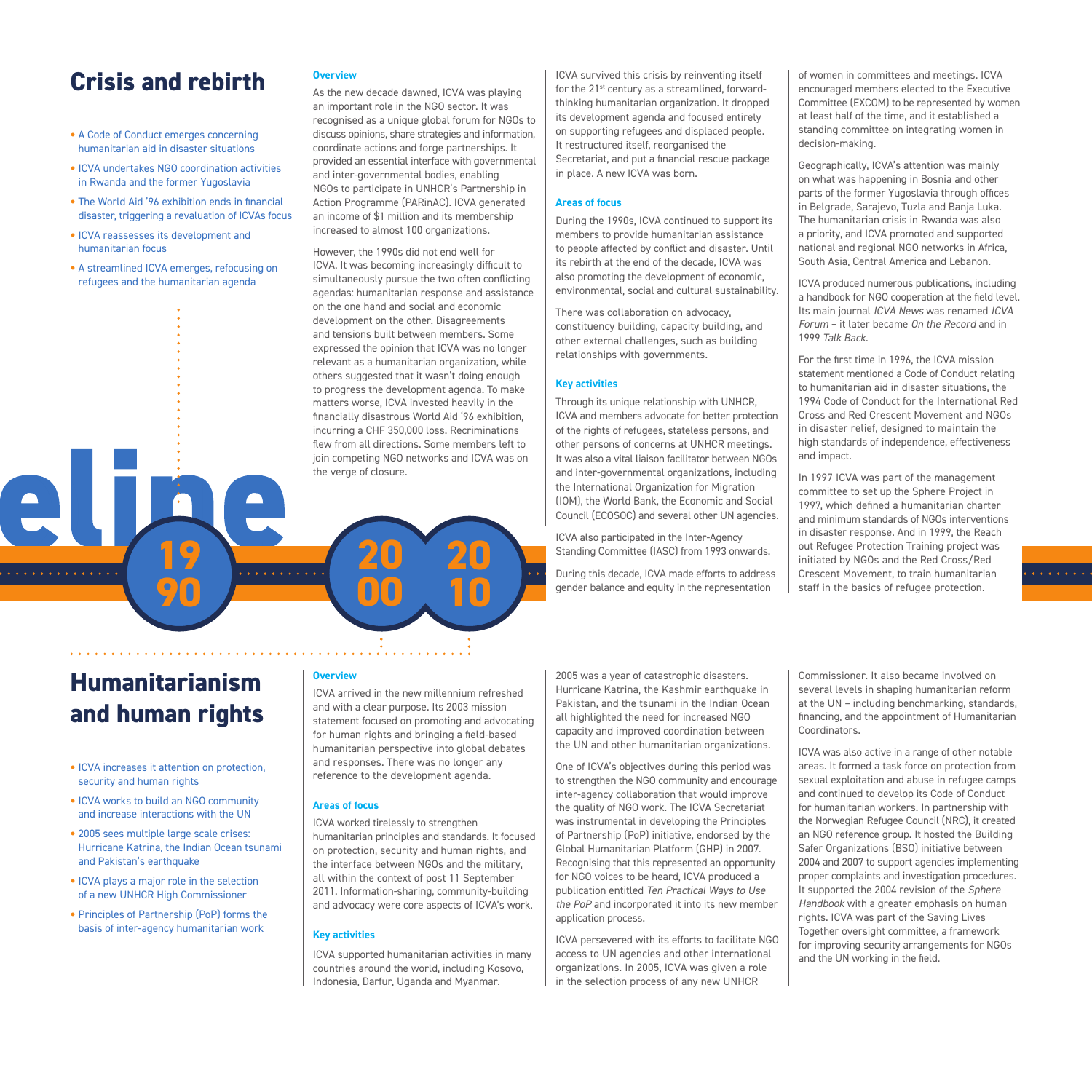# **Diversity, inclusion and global reach**

- **•** ICVA hosts the Sphere Project, an inter-agency initiative, between 2013 - 2016
- **•** ICVA establishes regional hubs enabling it to expand its global representation
- **•** The 2016 World Humanitarian Summit increases recognition of ICVA's value in the humanitarian sector
- **•** ICVA collaborates with InterAction to set up a joint NGO coordination function
- **•** Accountability and the prevention of sexual exploitation and abuse are prioritised
- **•** ICVA supports NGOs to respond the COVID-19 pandemic

**20**

**21**

#### **Overview**

ICVA became more diverse and inclusive during this period, enabling local and national NGOs to get more involved and be better heard. It brought diverse actors together to harness the power of the collective. It expanded its global presence by establishing member-hosted regional hubs as a framework for national NGOs to engage internationally. ICVA also continued to stimulate NGO engagement in policy and advocacy issues through its coordination role with the UN and other international bodies. It cemented its position as a global information resource for learning and best practice. It built on these strengths and increased its membership, income, and staff numbers during this period.

#### **Areas of focus**

ICVA's key focus areas were forced migration and displacement, humanitarian coordination and finance, and cross-cutting issues of localization; safeguarding; gender; humanitarian, development and peace nexus; bureaucratic impediments to access; diversity, inclusion and equity. ICVA worked intensively in strengthening partnerships between NGOs and States, UN Agencies, regional organizations, and other stakeholders in the humanitarian setting in reference to the Principles of Partnership.

**20**

 $\ddotsc$ 

**30**

#### **Key activities**

Protection of the rights of refugees and vulnerable migrants has remained a priority area. ICVA and members contributed to various important global and regional policy making processes such as the Global Compact on Refugees, the Global Compact on Safe and Regular Migration, and the High-Level Panel on Internal Displacement.

The UNHCR-NGO consultations co-organised by ICVA at regional and global level contributed to an enhanced partnership between UNHCR and NGOs. There are similar initiatives with IOM and with the UN Network on Migration.

ICVA enabled the participation of local and national NGOs in the different mechanisms of the Inter-Agency Standing Committee (IASC), and with members is included in making strategic, policy and operational decisions with a direct bearing on humanitarian operations on the ground such as the Ebola response, the Syrian context, Sahel region, Yemen, Ethiopia. ICVA spearheaded the duty of care discussions in particular in 2020-2021 with the COVID-19 pandemic.

Following the 2014 ICVA Annual Conference on "Show me the money", ICVA's work on humanitarian financing included Less Paper More Aid, an initiative to harmonise and simplify donor reporting requirements.

ICVA was involved in planning and shaping outcomes of the 2016 World Humanitarian Summit (WHS). In the same year ICVA cochaired the first Sherpa meeting of the Grand Bargain, and has since been involved in its

implementation, and shaping the framework for the Grand Bargain 2.0.

In 2013 ICVA opened its first regional hub in Bangkok, followed by Amman, Addis Ababa, Dakar, Nairobi, and a regional representation in Guadalajara for Latin America. ICVA published several publications on localization, one of many initiatives to provide greater field support to local and national NGOs carrying out humanitarian activities. This includes supporting country level coordination bodies, NGO fora, through organizational capacity development and advocacy support.

Since 2020, ICVA and UNHCR partner to manage the PSEA Community Outreach and Communications Fund, which invests in community-led efforts aimed at raising community awareness and ensuring that victims know where and how to safely report incidents.

ICVA was instrumental in developing and advocating for adoption of the Climate and Environment Charter for Humanitarian Organizations (2021). ICVA members committed to a climate and environment motion and action at the 2021 General Assembly.

Throughout 2020 and 2021, ICVA worked to support members adjust to the substantial operational and financial challenges created by the COVID-19 pandemic and follow up on equitable access to vaccines.

90% of ICVA members contributed to the ICVA 2030, the collective strategy, aspirational transformations and ways of working for the next decade.

## **Looking Ahead: ICVA 2030**

**20**

**11**

#### **Creating ICVA 2030**

. . . . . . . . . .

ICVA 2030 is our strategic vision for the next decade. Through an inclusive consultation process, we have looked beyond our usual three-year horizon and defined the network we need to become to maximise our relevance and effectiveness in the future. ICVA 2030 is about the impact of the collective missions of ICVA and its members – we can be more than the sum of our parts by working together to influence policy and practice in humanitarian action.

#### **The humanitarian environment**

The humanitarian environment is constantly evolving, and events have shown us how disruptive change can be over the last two years. The COVID-19 pandemic and global protests against racism, for example, have drawn attention to the effect of crises on the most vulnerable people. These events occurred against a backdrop of the impact of climate change, long-term shifts in the characteristics of crises, and the changing nature of conflict. Civic space is eroding. Power is shifting from west to east and north to south, and this is

likely to continue. Humanitarian action itself is becoming more complex and involves an increasingly wide range of actors. A networked approach is expected to significantly impact future humanitarian responses, so this is an important time to embrace diversity, inclusion, and collaboration.

#### **The ICVA mission and added value**

The ICVA 2030 consultations demonstrated a large amount of support for the network. We are committed to promoting principled and effective humanitarian action, and we play a unique and essential role within the humanitarian system. We bring value by explaining and analysing, convening and brokering, influencing and advocating, supporting and collaborating. Our identity and legitimacy are rooted in our diverse membership of local, national, regional and international NGOs, forums and networks.

#### **Transforming our network**

For ICVA to grow and achieve its full potential, we need to evolve and transform our network while remaining focused on our mission.

We have jointly committed to transforming the ICVA network in five ways:

- Championing principled humanitarian action
- Addressing the impact of climate change on humanitarianism
- Being globally distributed and locally rooted
- Embracing diversity and inclusivity and living our values
- Proactively engaging in agile collaborative partnerships

#### **Focus areas**

ICVA and its members have identified three focus areas to underpin the core elements of the work described in ICVA 2030.

- Humanitarian coordination
- Humanitarian financing
- Forced migration

ICVA's 18th General Assembly approved ICVA 2030 and Strategic Priorities (2022 - 2024) in May 2021.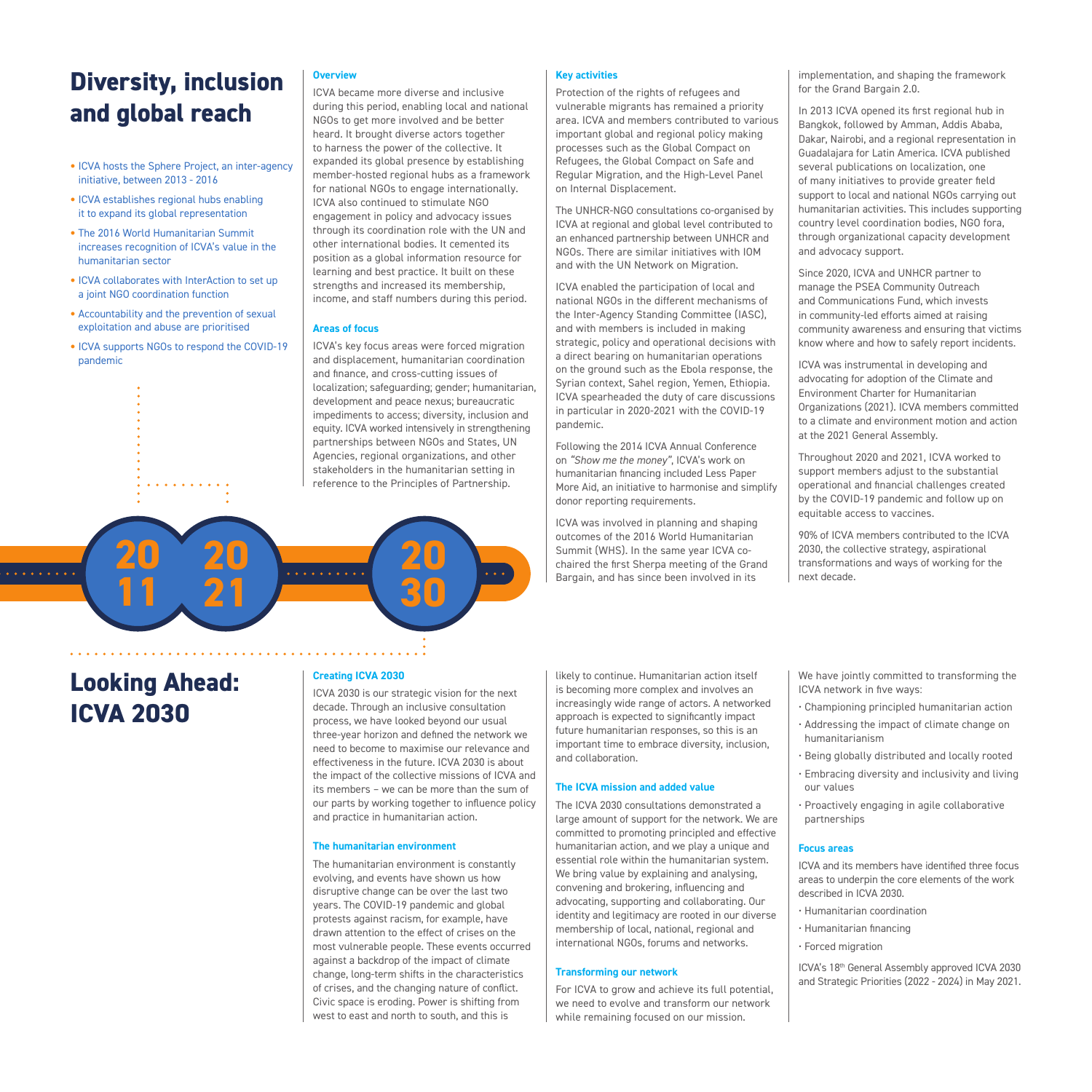#### **Acknowledgements**

Our thanks go to the ICVA Secretariat for their support and guidance as we produced this document to commemorate our 60<sup>th</sup> anniversary. In particular, we would like to thank Robert White, who conducted the interviews and recorded the history of ICVA.

We are grateful to our interviewees for sharing their valuable time, knowledge and insights: Jane Backhurst, Nan Buzard, Elizabeth Ferris, Thomas Getman, Penny Lawrence, Steven Muncy, James Munn, Eunice Ndonga, Paul O'Brien, Faizal Perdaus, Cyril Ritchie, Ed Schenkenberg, Rudiger Schoch, Anoop Sukumaran, Wossen Tesfaye, and Roger Yates.

The resources we used in our research can be found in the ICVA archives. They include publications and notes from annual conferences and general assemblies, past editions of ICVA News, Forum, Talkback and Bulletin, annual reports, case studies, impact studies and previously published histories. Most of the documents can be found at www.icvanetwork.org.

# Annexe 1: The evolution of ICVA

The table below illustrates how ICVA has grown over the last 60 years regarding international members, staff and income received.



\*2013-2016 includes Sphere

# Annexe 2: ICVA Chairs & Executive Directors

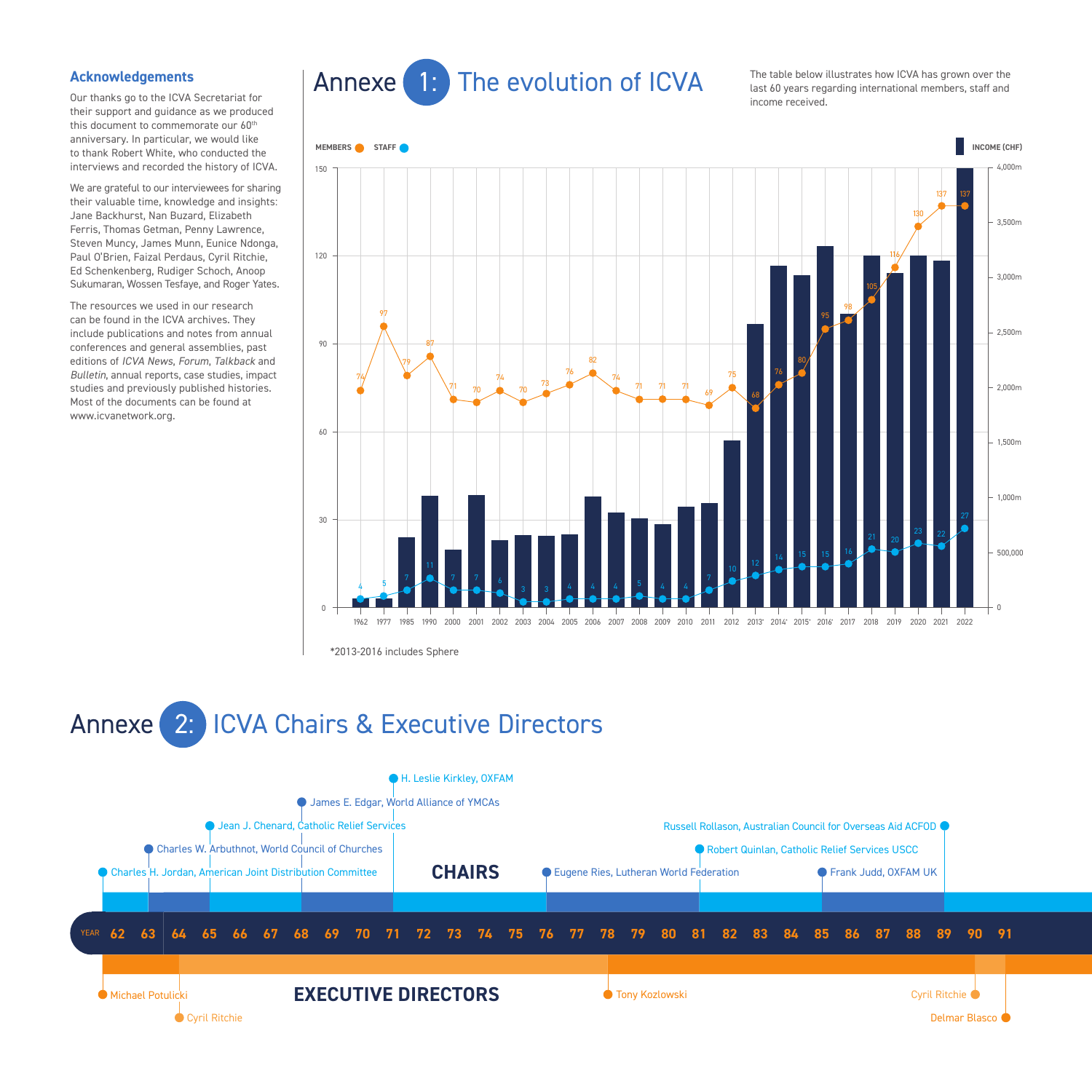# Annexe 3: Annual Conferences & General Assemblies

| <b>YEAR</b> | <b>GENERAL</b><br><b>ASSEMBLIES</b> | <b>LOCATION</b>        | <b>THEME</b>                                                                           |  |  |  |  |  |
|-------------|-------------------------------------|------------------------|----------------------------------------------------------------------------------------|--|--|--|--|--|
| 1962        | <b>Constituent Meeting</b>          | Geneva                 |                                                                                        |  |  |  |  |  |
| 1963        | General Conference                  | Geneva                 | Voluntary agencies' new approaches to human needs in new circumstances                 |  |  |  |  |  |
| 1965        | 3 <sup>th</sup> General Assembly    | Geneva                 | Dynamic development                                                                    |  |  |  |  |  |
| 1968        | 4 <sup>th</sup> General Assembly    | London                 | Human needs and social justice                                                         |  |  |  |  |  |
| 1971        | 5 <sup>th</sup> General Assembly    | New York               | International voluntary action for human needs                                         |  |  |  |  |  |
| 1976        | 6 <sup>th</sup> General Assembly    | Leysin, Switzerland    | Social injustice: our response                                                         |  |  |  |  |  |
| 1981        | 7 <sup>th</sup> General Assembly    | Colombo, Sri Lanka     | The role of voluntary agencies in building a new world community                       |  |  |  |  |  |
| 1985        | 8 <sup>th</sup> General Assembly    | Dakar, Senegal         | Development in an age of social crisis: the challenge to voluntary agencies            |  |  |  |  |  |
| 1989        | 9 <sup>th</sup> General Assembly    | San Domingo, Dom. Rep. | Building sustainable NGO partnerships: global solidarity and empowerment of the people |  |  |  |  |  |
| 1994        | 10 <sup>th</sup> General Assembly   | Addis Ababa, Ethiopia  | NGO global forum on building sustainable societies                                     |  |  |  |  |  |
| 1999        | 11 <sup>th</sup> General Assembly   | Geneva                 | Rebirth of ICVA                                                                        |  |  |  |  |  |
| 2003        | 12 <sup>th</sup> General Assembly   | Geneva                 | NGOs in a changing world order: dilemmas and challenges                                |  |  |  |  |  |
| 2006        | 13 <sup>th</sup> General Assembly   | Geneva                 | NGOs: The principles and politics of humanitarian action                               |  |  |  |  |  |
| 2007        | Annual Conference                   | Geneva                 | How compatible are UN coherence and humanitarian partnership?                          |  |  |  |  |  |
| 2008        | Annual Conference                   | Geneva                 | The essential humanitarian reforms                                                     |  |  |  |  |  |
| 2009        | 14th General Assembly               | Geneva                 | Changing the humanitarian community                                                    |  |  |  |  |  |
| 2010        | <b>Annual Conference</b>            | Geneva                 | Partnership for a change?                                                              |  |  |  |  |  |
| 2011        | Annual Conference                   | Geneva                 | Does size matter?                                                                      |  |  |  |  |  |
| 2012        | 15 <sup>th</sup> General Assembly   | Geneva                 | Adjusting to reality?                                                                  |  |  |  |  |  |
| 2013        | <b>Annual Conference</b>            | Geneva                 | Innovation! It doesn't have to be like this                                            |  |  |  |  |  |
| 2014        | Annual Conference                   | Geneva                 | Show me the money                                                                      |  |  |  |  |  |
| 2015        | 16 <sup>th</sup> General Assembly   | Geneva                 | The principles of partnership                                                          |  |  |  |  |  |
| 2016        | <b>Annual Conference</b>            | Geneva                 | Complementarity in humanitarian action                                                 |  |  |  |  |  |
| 2017        | Annual Conference                   | Geneva                 | How can civil society understand and navigate a changing world?                        |  |  |  |  |  |
| 2018        | 17th General Assembly               | Geneva                 | Navigating the nexus: NGO perspectives                                                 |  |  |  |  |  |
| 2019        | Annual Conference                   | Geneva                 | Translating commitments to Action                                                      |  |  |  |  |  |
| 2020        | <b>Annual Conference</b>            | Geneva and online      | Protecting principled humanitarian action: an honest conversion on risk                |  |  |  |  |  |
| 2021        | 18th General Assembly               | Geneva and online      | Climate, environment and humanitarian action: How can NGOs mitigate and adapt?         |  |  |  |  |  |

# Annexe 4: Further Reading

#### ICVA Histories

[ICVA – a brief history \(1977\)](https://www.icvanetwork.org/resource/a-brief-history-of-icva-published-in-1977/) [ICVA at 25 years and beyond \(1987\)](https://www.icvanetwork.org/resource/icva-at-twenty-five/) [ICVA at forty-something \(2009\)](https://www.icvanetwork.org/resource/icva-at-forty-something/)

#### ICVA Brochures

[ICVA at a glance \(2022 - 2024\)](https://www.icvanetwork.org/search/) [ICVA at a glance \(2019 - 2021\)](https://www.icvanetwork.org/resource/icva-at-a-glance/)

#### ICVA Strategy

[ICVA 2030](https://www.icvanetwork.org/resource/icva-2030-strategy/) [ICVA strategic priorities \(2022 - 2024\)](https://www.icvanetwork.org/resource/strategic-priorities-2022-2024/) [Enabling strategies \(2022 - 2024\)](https://www.icvanetwork.org/resource/icva-enabling-strategies/)  [\(Communications, Funding, Human Resources,](https://www.icvanetwork.org/resource/icva-enabling-strategies/)  [Membership\)](https://www.icvanetwork.org/resource/icva-enabling-strategies/)

ICVA Bulletin [Bulletin years](https://www.icvanetwork.org/resource/icva-bulletin/) [Talk Back volumes 1 to 9 \(1999 - 2010\)](https://www.icvanetwork.org/resource/talk-back/)

ICVA Statutes [Statutes 2021](https://www.icvanetwork.org/resource/icva-statutes-2021-2/)

ICVA Annual Reports [2000 - 2020 Annual Reports](https://www.icvanetwork.org/about-icva/icva-annual-reports/)

#### ICVA Impact Studies

[Impact study report \(2015 - 2018\)](https://www.icvanetwork.org/resource/2015-2018-impact-study-report/) [Mid-strategy impact study \(2019 - 2020\)](https://www.icvanetwork.org/resource/2019-2020-mid-strategy-impact-study/) [Case studies \(2019 - 2020\)](https://www.icvanetwork.org/resource/impact-study-2019-2021/)